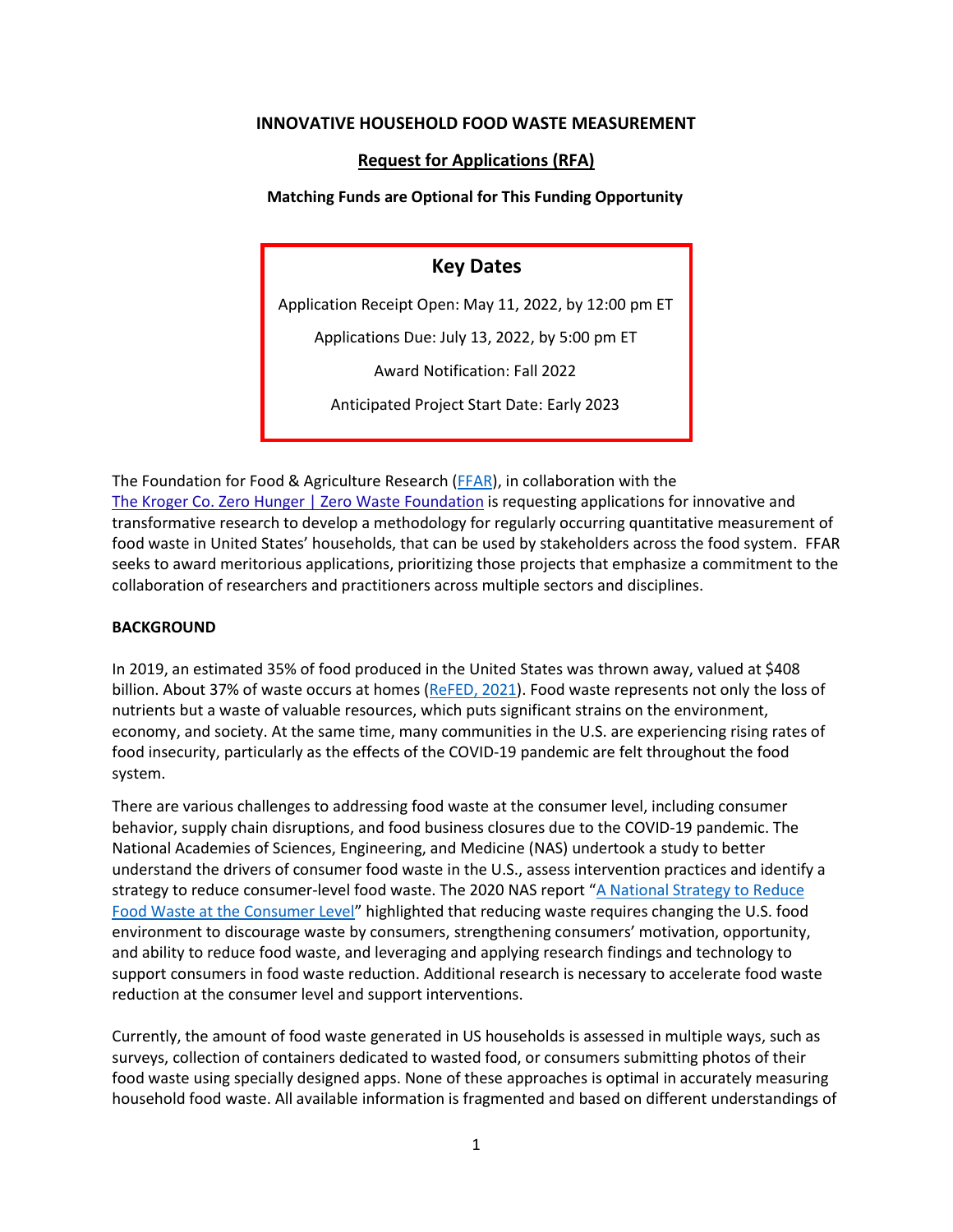"food waste." The amount of wasted food in US households is most likely underestimated. This leads to a wide variety of interpretations of the scale of the issue and of the effectiveness and long-term impact of policies and intervention practices. There is a strongly articulated need among all stakeholders across the food system as well as local, state, and federal governments for accurate and standardized household food waste measurement methodology and metrics.

The UN Sustainable Developmen[t Goal 12](https://www.un.org/sustainabledevelopment/sustainable-consumption-production/) seeks to "ensure sustainable consumption and production patterns." The third target under this goal (Target 12.3) calls on all nations to "halve per capita global food waste at the retail and **consumer levels** and reduce food losses along production and supply chains, including post‐harvest losses" by 2030. However, there is no standardized methodology for determining the quantity and value of food waste generated at homes. To track progress towards this target, accurate data is needed.

# **INNOVATIVE HOUSEHOLD FOOD WASTE MEASUREMENT CHALLENGE**

This RFA aims to accelerate the development of an innovative methodology (technological and/or nontechnological for regularly occurring quantitative measurement of food waste generated in US households that can be used by stakeholders across the food system. A key component of developing such a measurement methodology is access to and collection of quality data, which, in turn, requires effective data management. Establishing such a methodology would require the collaboration of researchers and practitioners across multiple sectors and disciplines.

### **DEFINITIONS**

**Food:** Any substance – whether processed, semi-processed, or raw – that is intended for human consumption. "Food" includes drink and any substance that has been used in the manufacture, preparation, or treatment of food. "Food" also includes material that has spoiled and is therefore no longer fit for human consumption. It does not include cosmetics, tobacco, or substances used only as drugs. It does not include processing agents used along the food supply chain, for example, water to clean or cook raw materials in factories or at home. [\(FLW Protocol\)](https://flwprotocol.org/flw-standard/tools-resources/terms-definitions/)

**Inedible Parts:** Components associated with a food that, in a particular food supply chain, are not intended to be consumed by humans. Examples of inedible parts associated with food could include bones, rinds, and pits/stones. "Inedible parts" do not include packaging. What is considered inedible varies among users (e.g., chicken feet are consumed in some food supply chains but not others), changes over time, and is influenced by a range of variables including culture, socio-economic factors, availability, price, technological advances, international trade, and geography. [\(FLW Protocol\)](https://flwprotocol.org/flw-standard/tools-resources/terms-definitions/)

**Household food waste**: Food and inedible parts that reach the household but are not consumed/eaten.

# **PROGRAM REQUIREMENTS**

A project funded through this RFA must consider the following:

- A landscape analysis of the currently available household food waste data and data sets, and food waste measurement method, and how it informed the development of the measurement methodology.
- Setting criteria of a successful and reliable quantitative household food waste measurement methodology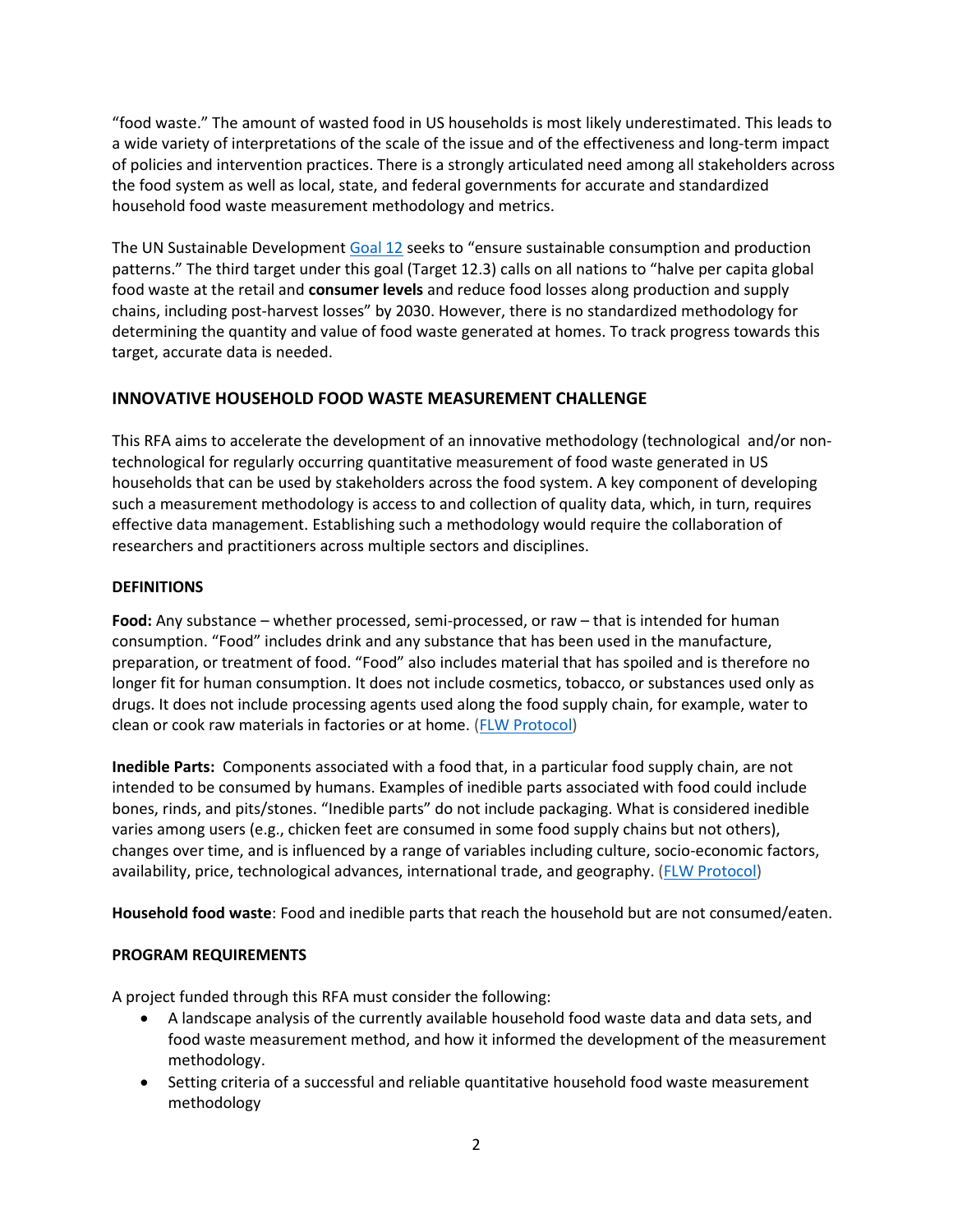- Framing and scoping research to develop a reliable recurring quantitative measurement methodology
- Possible barriers to wide adoption of the proposed methodology and approaches for overcoming them
- Designing and conducting a pilot study to validate the method and its potential for scaling up,
- Identifying stakeholders needed to be involved in implementing the research and analyzing the results
- Data management plan
- Applicability of the proposed methodology to identify hot spots and a potential to inform the development of interventions

Data obtained through this methodology will be used to further local and national efforts to reduce overall food waste by allowing to (1) set realistic targets, (2) develop initiatives, strategies, interventions, and policies to minimize waste, and (3) assess their progress.

#### **ELIGIBILITY**

FFAR welcomes applications from U.S. institutions of Higher Education, non-profit and for-profit organizations, government-affiliated researchers, and domestic and international organizations. Any individual(s) with the skills, knowledge, and resources necessary to carry out the proposed research as Program Director(s)/Principal Investigator(s) is invited to work with their organization to develop an application for support.

In keeping with FFAR goals to reach a diverse and broad range of institutions and individuals who participate in its programs, the following types of higher education institutions are encouraged to apply for FFAR programs:

- Hispanic-serving Institutions
- 1890s Land Grant Institutions and other Historically Black Colleges and Universities
- Tribal Colleges and Universities
- Alaska Native and Native Hawaiian Serving Institutions
- Asian American and Native American Pacific Islander Serving Institutions

#### **AWARD INFORMATION**

- Anticipated Project Duration: up to 18 months
- Total Program Budget: US \$2M
- Total Award Amount: up to US \$1M per proposal
- Estimated Number of Awards: Dependent on the budgets of proposals recommended for funding.

#### **APPLICATION COMPONENTS**

#### **Full Proposal**

Required Elements

- Project Title
- Project Start and End Dates
- Project Duration (in months)
- Total Project Budget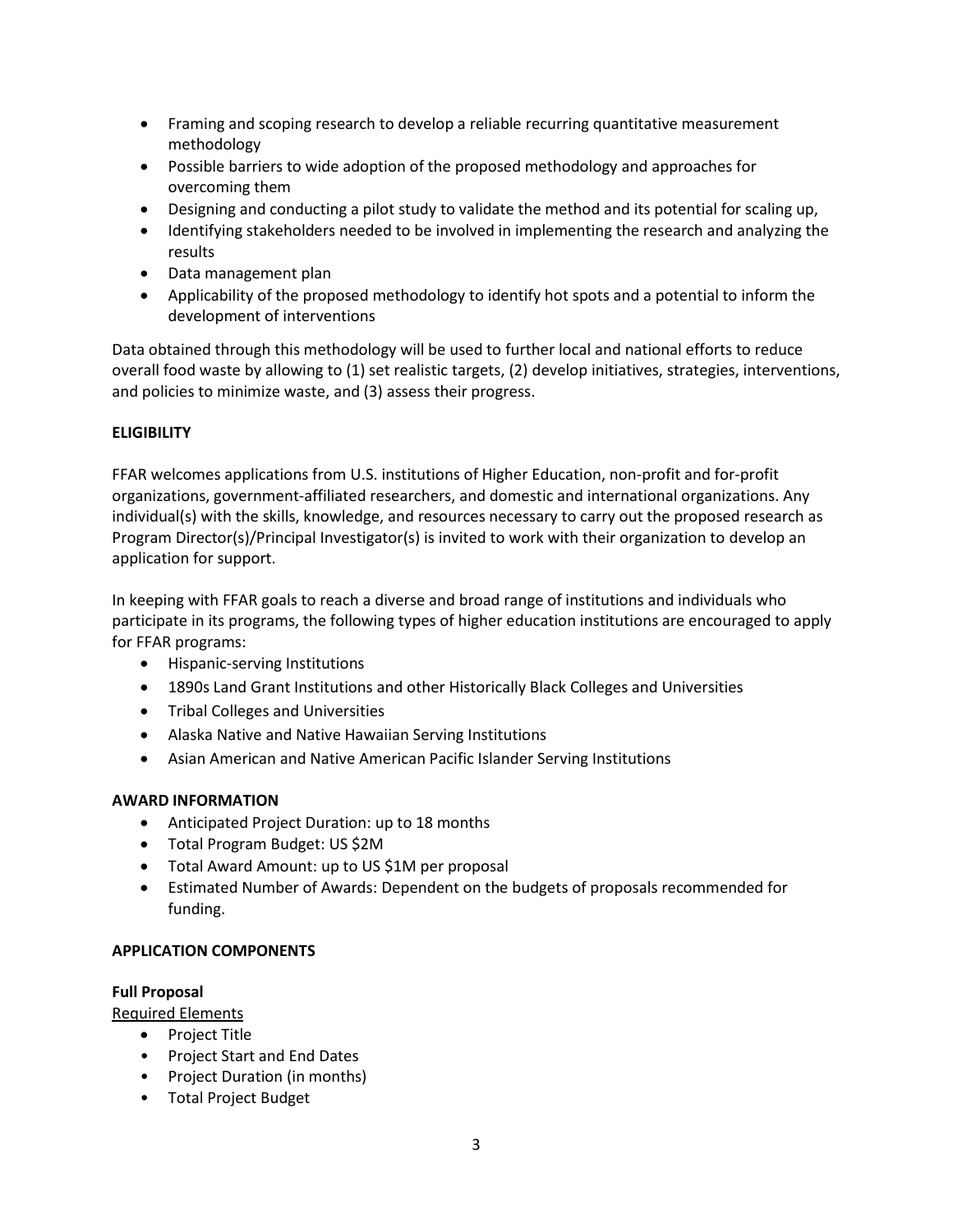- Requested Budget
- Budget Justification (up to 1,000 words)
- Geographic Location (e.g., city, state, congressional district) where the research will be conducted
- Key Personnel (name(s), affiliation, expertise, role on the project)
- Abstract (up to 250 words)
- Anticipated applicability/impacts of research results (up to 500 words)
	- $\circ$  Project Description (up to 4,000 words) Methodology for conducting landscape analysis of the currently available household food waste data and data sets (including data across different demographics), and food waste measurement methods.
	- o Sources of information to be used in landscape analysis.
	- $\circ$  Description of the use of the [FLW Protocol](https://flwprotocol.org/flw-standard/tools-resources/terms-definitions/) in developing food waste measurement methodology, including accounting and reporting structure.
	- $\circ$  Approach to setting criteria of a reliable and replicable quantitative measurement methodology for measuring household food waste use.
	- $\circ$  Approach to developing a new household food waste measurement methodology.
	- $\circ$  Type of data to be collected (e.g., amount of food wasted, reasons for waste, types of food, money [or % of purchases] spent on wasted food, waste destinations, edible and inedible parts, income and demographic/geographic information, units of measurements). *Methodology will be assessed and prioritized based on the types of data it will be able to collect.*
	- o Approach to disaggregation between edible and inedible parts (e.g., direct measurement, estimates), including explaining what food parts are considered inedible.
	- $\circ$  Description of how methodology or results could be used to help quantify benefits of some interventions (e.g., shelf-life extension, improved packaging, better storage).
	- $\circ$  Plan for the pilot study to validate the food waste measurement method and its potential for scaling up.
- Goals and Objectives by Year (up to 1,000 words)
- Data management plan (including protection of private data and ability to integrate collected data into national data). (up to 500 words)
- Project economic feasibility (up to 250 words)
- Possible barriers to wide adoption of the proposed methodology and approaches for overcoming them (e.g., affordability, accessibility) (up to 250 words)
- Institutional Support (up to 250 words)
- Collaborating Organizations and their role on the project (up to 250 words)
- Organizational Assurances

# **Attachments**

# Required Attachments

- Budget Spreadsheet
- Current and Pending Support
- Project Timeline
- References Cited
- Biosketches

# Optional Attachments

• Matching Funds Contribution Letters (if applicable)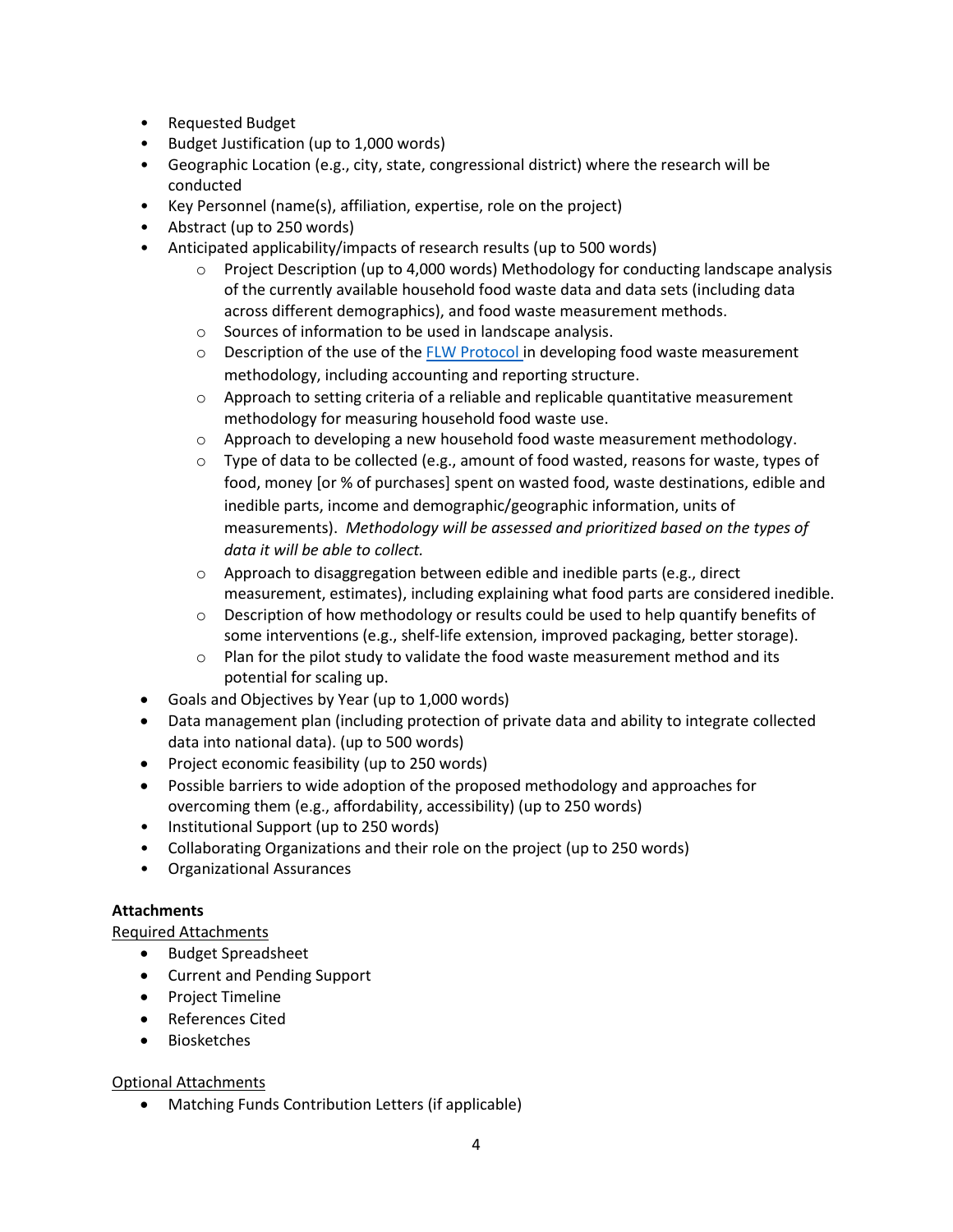- Additional Key Personnel
- Graphics, Figures, Equations and Tables
- Letters of Support

#### **HOW TO APPLY**

Proposals must be submitted by the deadline date through FFAR's online application Grant Management System. Applications submitted outside of this System will not be considered.

To start a **new** application, please click [here.](https://www.grantrequest.com/SID_6242?SA=SNA&FID=35095) If you are a new user, register for an account by clicking "Create Account" button located under the email address field on the left side of the home page. Once you log in, you may begin working on your application. Please be sure to save your work often by clicking on "Save and Finish Later." To access a saved application, please do so through your Grant [Management Account.](https://www.grantrequest.com/SID_6242)

To be fair to all applicants, FFAR will not grant extensions to applicants who missed the deadlines posted in the Key Dates section.

#### **ADDITIONAL INFORMATION**

#### **Review Process**

Proposals undergo a three-stage peer-review process. First, each submission is assigned to an external expert review panel. In the second stage, an Advisory Council will provide funding recommendations based on the external peer reviews. Finally, FFAR's Executive Director will review positive funding recommendations and make funding decisions.

All external reviewers must agree and adhere to the terms outlined in FFAR'[s Conflict of Interest Policy](https://foundationfar.org/grants-funding/reviewer-conflict-of-interest-policies/) and [Non-Disclosure Agreement.](https://foundationfar.org/grants-funding/reviewer-non-disclosure-agreement/) FFAR makes reasonable efforts to ensure that applications are not assigned to reviewers with a real or apparent conflict with the applicant, institution, or project personnel. Reviewers with a conflict of interest are recused from evaluating or participating in the related discussions. Each stage of the review is conducted confidentially, and as such, FFAR is responsible for protecting the confidentiality of the contents of the applications.

#### **Review Criteria**

Applications are evaluated by an external expert review panel based the following review criteria. Reviewers will evaluate and score each criterion. Evaluation of the scientific merit of each application is within the sole discretion of the reviewers, and they may raise additional factors to consider that are not covered in the bullets for each criterion.

#### **STRATEGIC IMPACT (25%)**

#### **A. Applicability, Impacts and Originality**

- 1. Does the proposal adequately discuss the applicability and impacts of the proposed method to measure household food waste?
- 2. Has the applicant demonstrated that this research is original, innovative and/or additive to existing research/methodologies?

#### **FEASIBILITY (30%)**

**B. Feasibility to Achieve Project Goals (25%)**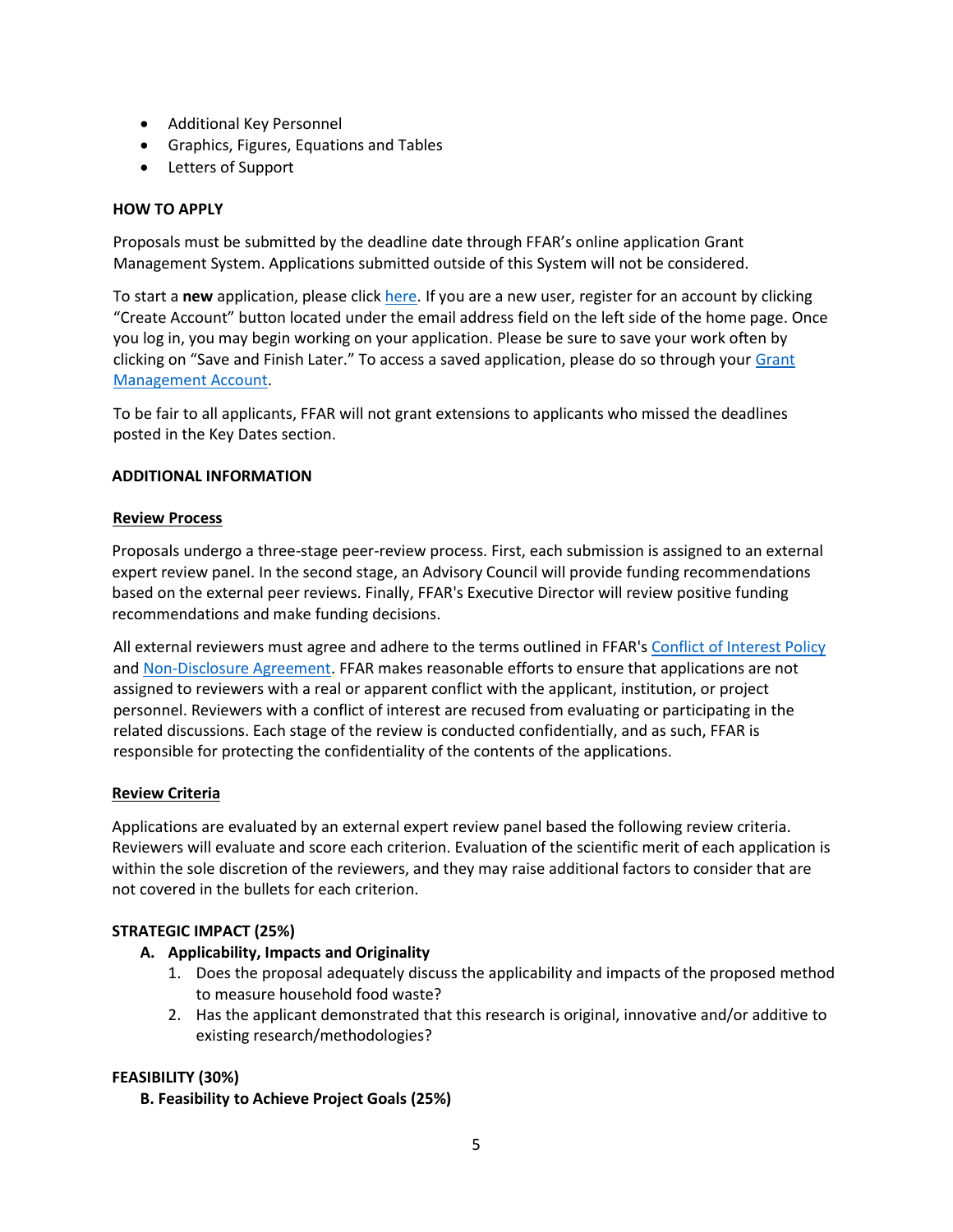- 1. Are the overall project approach, strategy and design clearly described?
- 2. Are the proposed objectives and activities feasible within the duration of the award? Is the proposed timeline realistic?
- 3. Does the proposal address possible barriers (e.g., affordability, accessibility) to wide adoption of the proposed methodology and approaches for overcoming them?

### **C. Budget**

- 1. Is the budget appropriate for the scope and services of the proposed work?
- 2. Is the proportion of the funds allocated for direct services reasonable?
- 3. Does the applicant provide a satisfactory budget justification?

### **OUTCOMES AND OUTREACH? (30%)**

### **D. Scientific or Technical Merit**

- 1. Does the proposal use the best and most efficient scientific methods? Are they suitable to achieve the project's goals?
- 2. Are the proposed methodology and sources of information for conducting landscape analysis scientifically sound and adequate?
- 3. Is the use of the FLW Protocol in developing food waste measurement methodology, including accounting and reporting structure, clearly described?
- 4. Is the approach for setting criteria adequate to assess the reliability of the proposed quantitative measurement methodology scientifically sound and feasible?
- 5. Will proposed methodology allow collection of comprehensive and diverse types of data? Will it include a representative sample that incorporates income, geographical, and racial diversity?
- 6. Is the approach to disaggregation between edible and inedible parts (e.g., direct measurement, estimates) clearly described? Does the applicant explain all the boundaries of the FLW Protocol, including explaining what food parts are considered edible/inedible?
- 7. Does the applicant clearly describe how methodology or results could be used to help quantify benefits of some interventions? Does the applicant identify target end-users and the ease of using the methodology?
- 8. Does the applicant give a detailed pilot study plan on how the new measurement methodology will be validated?
- 9. Does the applicant give a detailed data management plan, including protections for private data and the ability to integrate collected data into national data?
- **10.** Will the household food waste measurement methodology be affordable and accessible to a variety of end-users regardless of the scale of application?
- 11. Will the household food waste measurement methodology result in data that can be used by a variety of stakeholders, including for policy creation, tracking of effectiveness of interventions and tracking of progress towards local, state, and/or national goals?

#### **QUALIFICATIONS (15%)**

#### **E. Qualifications of Research Team**

- 1. Does the Principal Investigator have a track record indicative of success in the project?
- 2. Have the appropriate personnel been recruited for the project?

#### **F. Organizational Capacity/Research Environment**

1. Will the research environment be appropriate for the project's intended goals?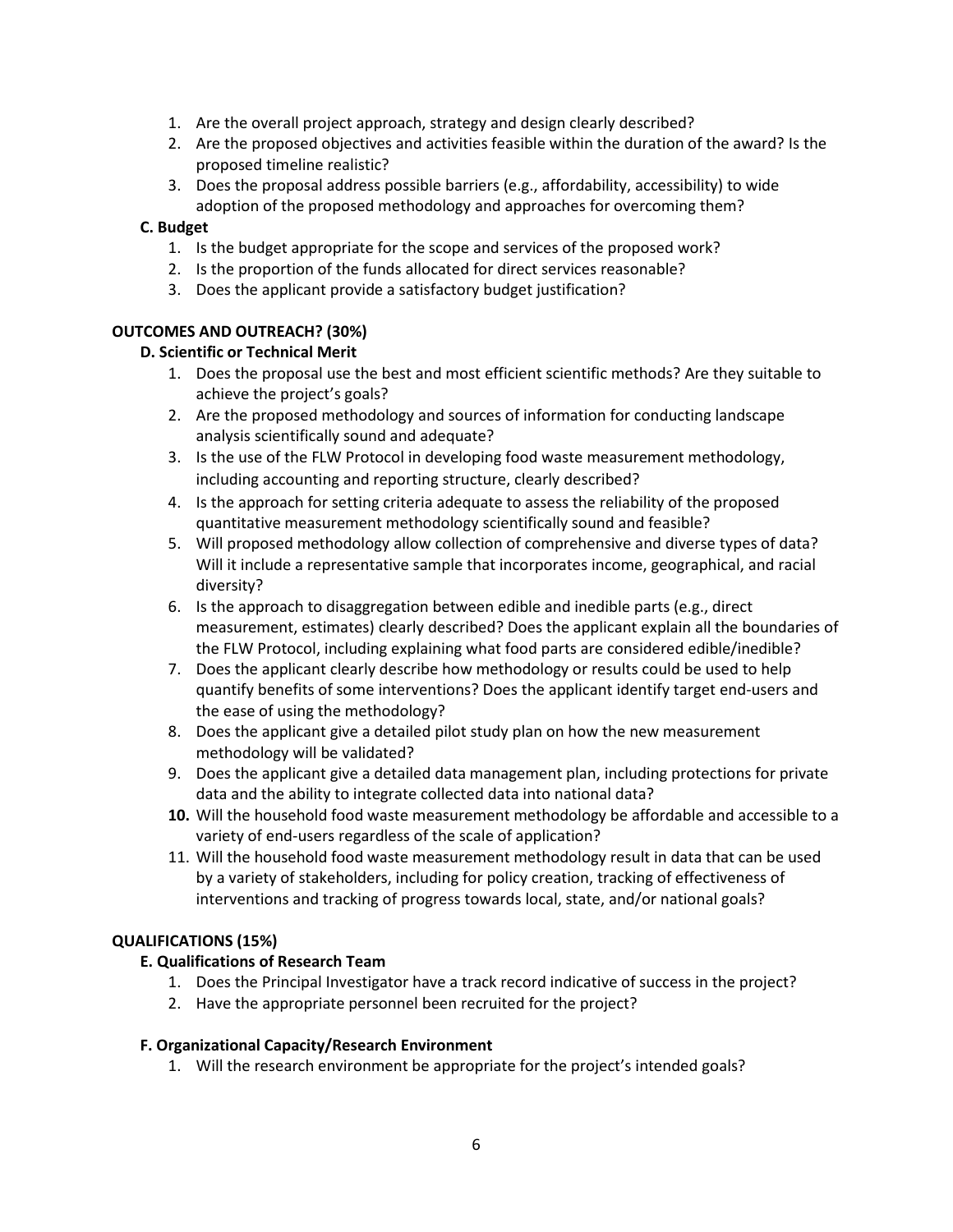- 2. Does the described role of each collaborating organization make it clear that each organization adds value to the project and is committed to working together to implement the project?
- 3. Does the proposal demonstrate that the project personnel would have adequate resources (for example, institutional support, equipment and/or other physical resources) to conduct the proposed research or associated activities?

### **AWARD ADMINISTRATION**

*Selection Notice*: Following the application review process, the principal investigator and the authorized organization representative listed on the project will be officially notified by email of the status of the application. If an application is selected for funding, FFAR reserves the right to request additional or clarifying information for any reason deemed necessary. Potential grantees are free to accept or reject the Grant Agreement as offered.

*Intent to Fund Notice*: FFAR notifies applicants of their awards through email. The notice does not constitute an award or obligate funding from FFAR until there is a fully executed Grant Agreement. FFAR encourages applicants to review a sample Grant Agreement before applying to ensure they know the terms under which grants are offered.

### *Grant Terms and Conditions*

FFAR expects applicants to have reviewed th[e Sample Grant Agreement](https://foundationfar.org/grants-funding/resources/forms-and-examples/) before applying to ensure that the applicants are aware of the applicable terms under which the grant is offered. Successful applicants are strongly encouraged to sign the Grant Agreement as presented.

A grantee may request a no-cost extension of up to 12 months to complete the work's planned scope. The request must be communicated to FFAR and submitted through the Grant Management System at least thirty (30) days before the end date of the grant. The request must justify the need for the extension; include a summary of the unobligated, remaining funds; and provide a plan for fulfilling the project's terms. If a no-cost extension request is approved, FFAR will issue an amendment to the Grant Agreement. This extension will not be approved merely for using unexpended funds.

#### *Requirement to Demonstrate Matching Funds*

Matching funds are OPTIONAL for this program. If the applicant provides matching funds, the applicant agrees to identify and certify matching funds annually before disbursement of award funds. The match share is intended to supplement, not supplant existing funding for the principal investigator (PI). The applicant will abide by FFAR's [Matching Funds Guidelines](https://foundationfar.org/grants-funding/resources/matching-funds/) to meet FFAR's matching requirements. To constitute a valid match, all matching funds on a FFAR grant must be expended during the grant period.

#### **Post-award Management**

*Reporting Requirements*: After FFAR confers a grant, the grantee must provide annual scientific and financial progress reports. The report should include activities carried out under the grant, highlighting project accomplishments, and an account of all expenditures to date.

*Final Report Requirements*: Within 90 days of completing the project, the grantee shall provide a final project report. This report should address the project objectives outlined in the original grant application, describe any modifications to the project objectives and scope, describe the final project accomplishments, and include a final project accounting of all grant funds.